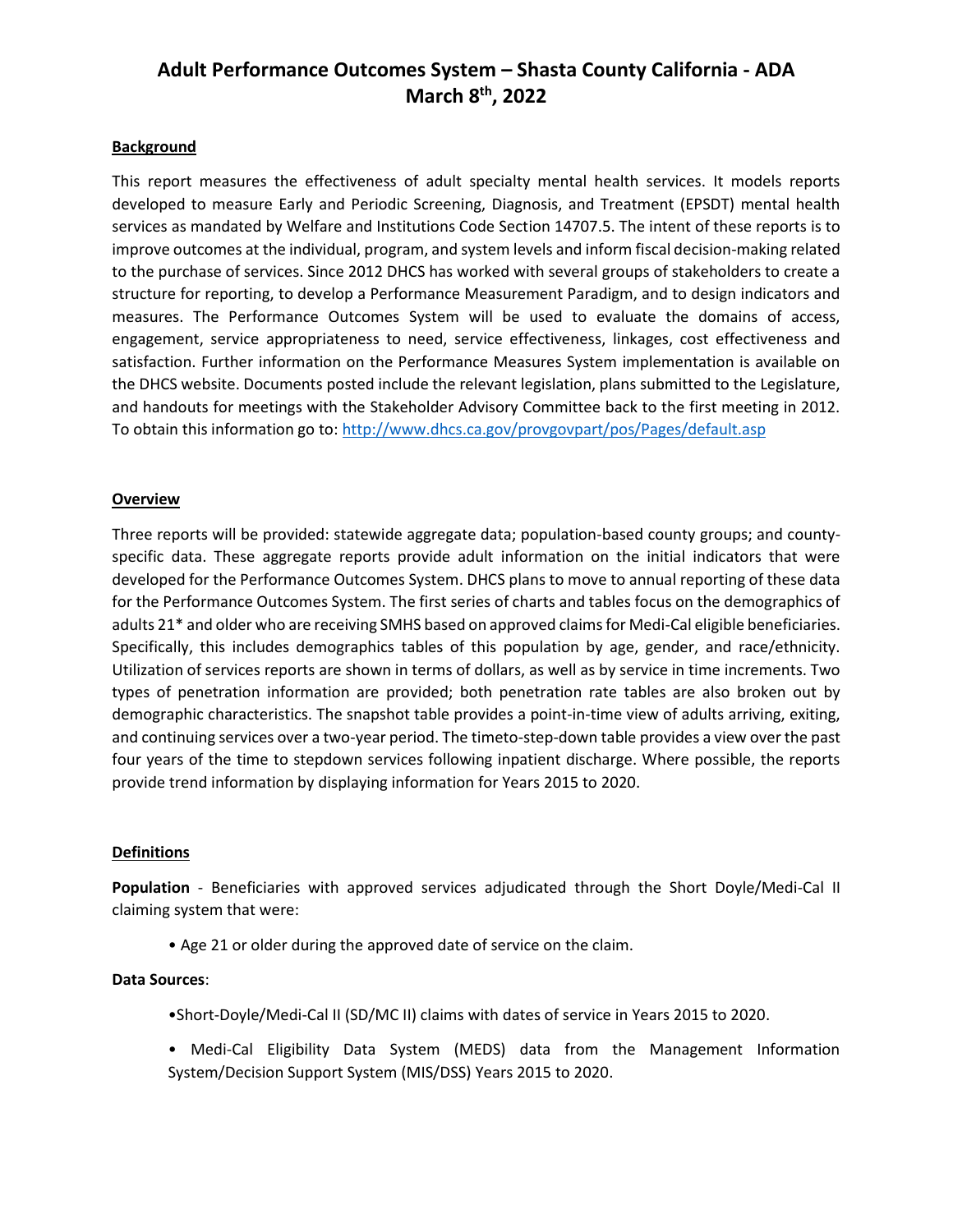### **Additional Information**

The Measures Catalog is the companion document for these reports and provides the methodology and definitions for the measures. Each measure is defined and the numerator and denominator used to develop the metrics are provided with relevant notes and additional references. The Measures Catalog may be found at:

## [http://www.dhcs.ca.gov/services/MH/Documents/MedCCC/Library/POSMeasuresCatalog\\_Sept15Repor](http://www.dhcs.ca.gov/services/MH/Documents/MedCCC/Library/POSMeasuresCatalog_Sept15Reporting_Fin%20al_1.11.15.pdf) [ting\\_Fin al\\_1.11.15.pdf](http://www.dhcs.ca.gov/services/MH/Documents/MedCCC/Library/POSMeasuresCatalog_Sept15Reporting_Fin%20al_1.11.15.pdf)

Note on Privacy: The Health Insurance Portability and Accountability Act (HIPAA) and Code of Federal Regulations (CFR) 42 rules protect most individually identifiable health information in any form or medium; whether electronic, on paper, or oral. DHCS has strict rules in place to protect the identification of individuals in public reports. A "Public Aggregate Reporting – DHCS Business Reports" process has been established to maintain confidentiality of client Personal Information. The Performance Outcomes System complies with Federal and State privacy laws. Thus, the POS must appropriately and accurately de-identify data for public reporting. Due to privacy concerns, some cells in this report may have been suppressed to comply with state and federal rules. When necessary, these data are represented as follows: 1) Data that are missing is indicated as "-" 2) Data that is missing or has been suppressed due to privacy concerns is indicated as "N/A".

### **Report Highlights**

\*County-specific findings may be interpreted alongside the POS statewide and population-based report findings.

\*The penetration rates reported here were calculated using a different methodology than that used by the External Quality Review Organization (EQRO). The differences in methodology makes comparison between the POS penetration rates and the EQRO penetration rates not appropriate nor useful. The POS methodology for calculating penetration rates was selected because it is easier to compute, more straightforward to interpret, and is in use by other states and counties. For the POS, the penetration rate is calculated by taking the total number of adults who received a number of SMHS (1 or 5 for POS) in a FY and dividing that by the total number of Medi-Cal eligible adults for that FY. This methodology results in lower penetration rates as compared to the EQRO rates, but it does so across the board so that all counties and the state will be similarly impacted.

\*The snapshot report provides a point-in-time look at children and youth's movement through the SMHS system. The report uses five general categories to classify if a youth is entering, exiting, continuing services, or a combination of these categories (e.g., arriving and exiting). Eventually the snapshot data will be used along with measures of service effectiveness to identify whether youth are improving as a result of receiving services from the time they first arrived in the system to when they exit the system. This methodology was adapted from the California Mental Health and Substance Use System Needs Assessment (2012). More information on the original methodology can be found here: [http://www.dhcs.ca.gov/provgovpart/pos/Pages/Performance-Outcomes-System-Reports-and-](http://www.dhcs.ca.gov/provgovpart/pos/Pages/Performance-Outcomes-System-Reports-and-Measures%20Catalog.aspx)[MeasuresCatalog.aspx](http://www.dhcs.ca.gov/provgovpart/pos/Pages/Performance-Outcomes-System-Reports-and-Measures%20Catalog.aspx)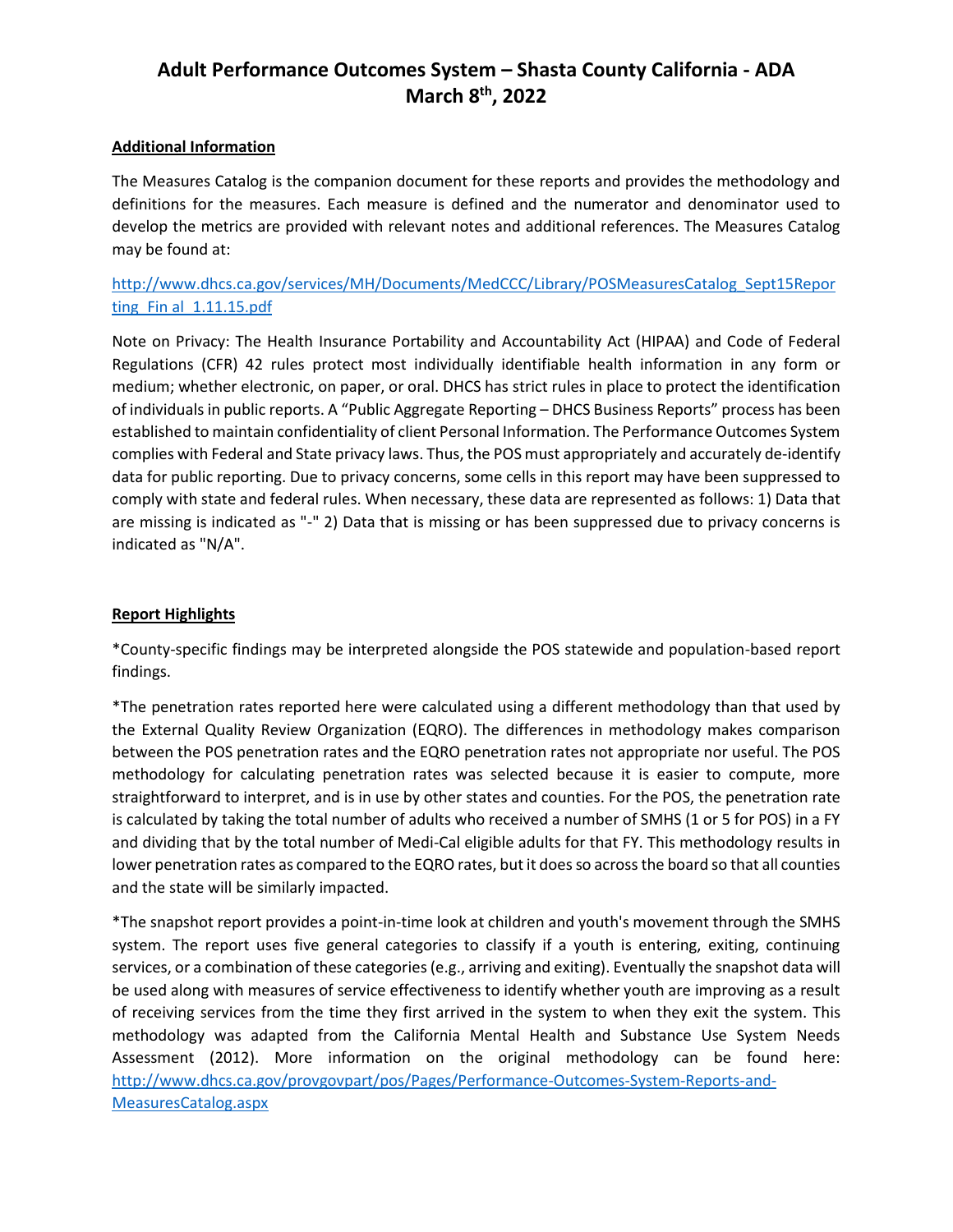\*The psychiatric emergency services/hospital data reported on in the time to step-down services report includes data from Short Doyle/Medi-Cal II claims data and fee-for-service data. In the future this report will incorporate other outpatient and inpatient Medi-Cal SMHS' billed through the Managed Care healthcare delivery systems. Currently, the number of days is capped at 365 days (to mitigate the impact of extreme statistical anomalies) when calculating the mean and max for time between discharge and step down service. This methodology will be updated in the next reporting cycle. Additionally, county specific and population-based reports are based off of the county of fiscal responsibility for the patient and whom has been attributed the time to next service in days used in the calculations for this indicator.

For questions or concerns regarding the MHS Performance Dashboard Reports and Data please email: [BHData@dhcs.ca.gov](mailto:BHData@dhcs.ca.gov)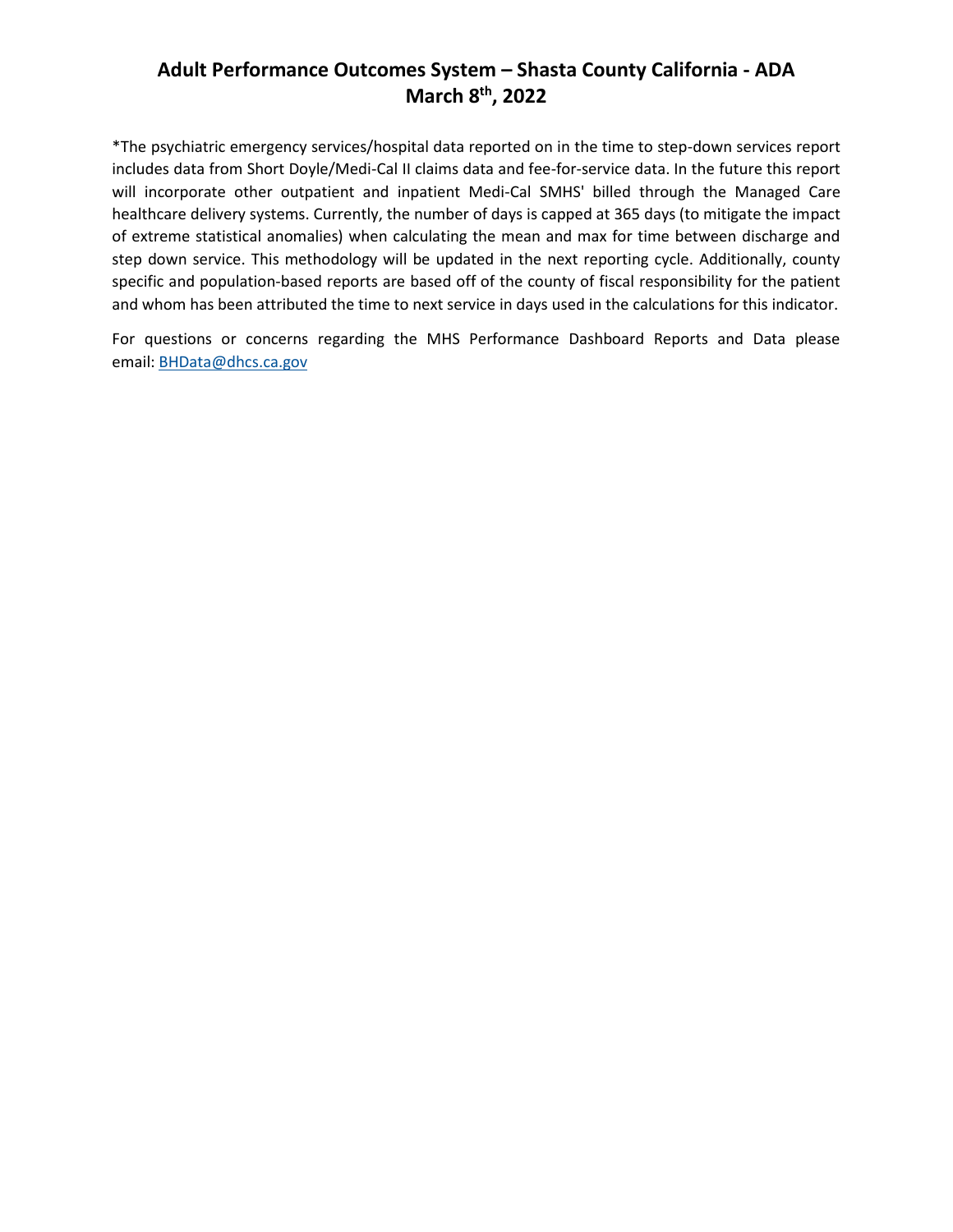| Year                   | <b>Unique Count Receiving</b><br><b>SMHA</b> | <b>Year-Over-Year</b><br><b>Percentage Change</b> | <b>Unique Count of Medi-Cal</b><br><b>Eligibles</b> | <b>Year-Over-Year</b><br><b>Percentage Change</b> |
|------------------------|----------------------------------------------|---------------------------------------------------|-----------------------------------------------------|---------------------------------------------------|
| 2015                   | 2111                                         | N/A                                               | 42950                                               | N/A                                               |
| 2016                   | 1892                                         | $-10%$                                            | 46582                                               | 8%                                                |
| 2017                   | 1720                                         | $-9%$                                             | 46907                                               | 1%                                                |
| 2018                   | 1598                                         | $-7%$                                             | 45735                                               | $-2%$                                             |
| 2019                   | 1723                                         | 8%                                                | 45570                                               | 0%                                                |
| 2020                   | 1546                                         | $-10%$                                            | 44513                                               | $-2%$                                             |
| <b>Compound Annual</b> | N/A                                          | $-29%$                                            | N/A                                                 | 4%                                                |
| <b>Growth Rate</b>     |                                              |                                                   |                                                     |                                                   |

### **Demographics Report: Unique Count of Adults Receiving SMHS and Eligible for Medi-Cal by Year**

*\*SMHS = Specialty Mental Health Services. See Measures Catalog for more detailed information.*

*\*\*N/A = Data that was unavailable or identifiable data that was suppressed due to low numbers (>11)*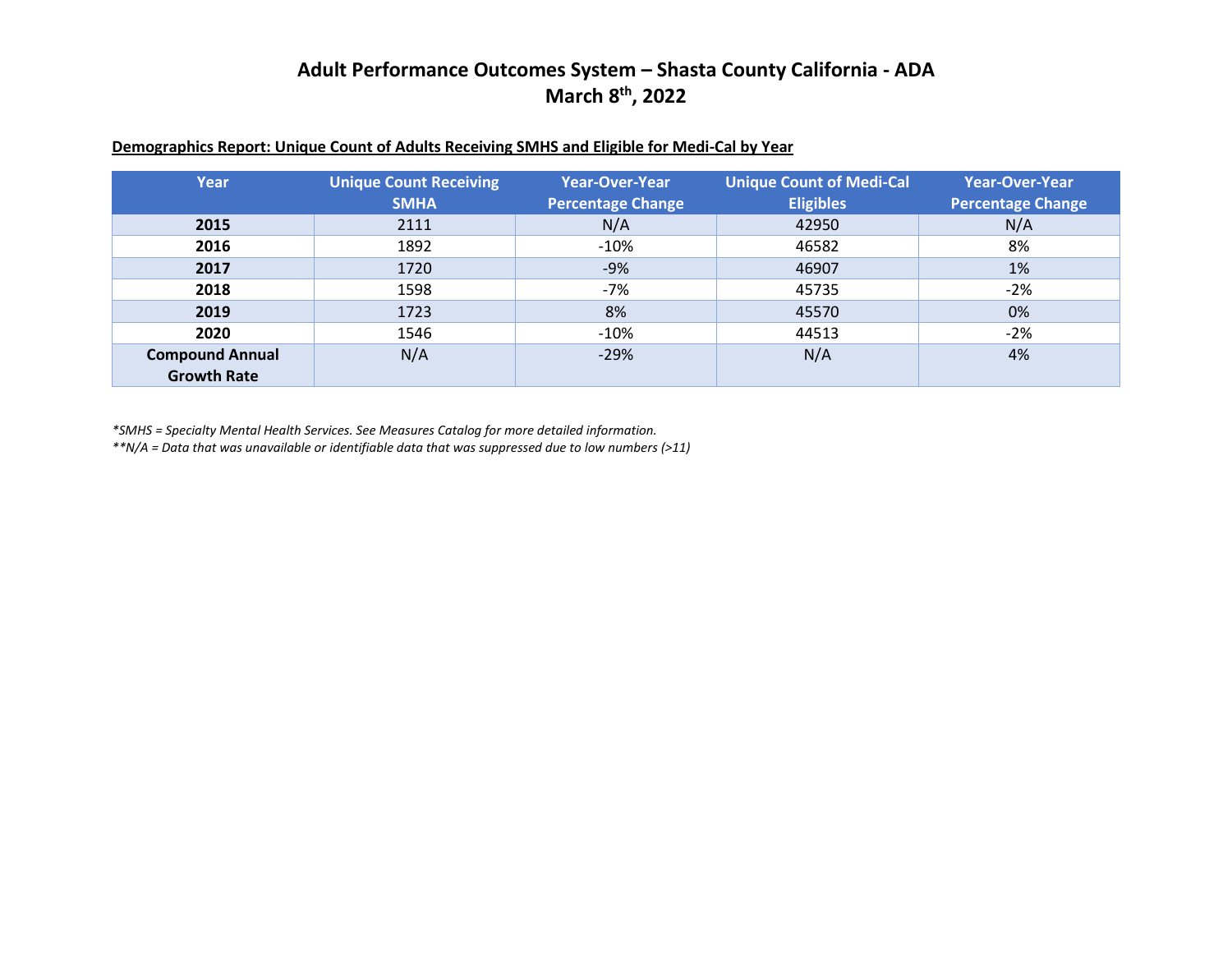#### **Demographics Report: Unique Count of Adults Receiving SMHS by Year and Race**

| Year | <b>Alaskan</b><br>Native or<br><b>American</b><br><b>Indian</b> | <b>Alaskan</b><br><b>Native or</b><br><b>American</b><br>Indian % | <b>Asian or</b><br><b>Pacific</b><br><b>Islander</b> | <b>Asian or</b><br><b>Pacific</b><br><b>Islander</b><br>% | <b>Black</b> | <b>Black %</b> | <b>Hispanic</b> | <b>Hispanic %</b> | <b>White</b> | White % | <b>Other</b> | Other % | <b>Unknown</b> | <b>Unknown %</b> |
|------|-----------------------------------------------------------------|-------------------------------------------------------------------|------------------------------------------------------|-----------------------------------------------------------|--------------|----------------|-----------------|-------------------|--------------|---------|--------------|---------|----------------|------------------|
| 2015 | 41                                                              | N/A                                                               | 64                                                   | N/A                                                       | 39           | N/A            | 91              | N/A               | 1554         | N/A     | 19           | N/A     | 303            | N/A              |
| 2016 | 46                                                              | 12%                                                               | 59                                                   | $-8%$                                                     | 35           | $-10%$         | 93              | 2%                | 1408         | $-9%$   | 19           | 0%      | 232            | $-23%$           |
| 2017 | 32                                                              | $-30%$                                                            | 62                                                   | 5%                                                        | 41           | 17%            | 103             | 11%               | 1235         | $-12%$  | 29           | 53%     | 218            | $-6%$            |
| 2018 | 31                                                              | $-3%$                                                             | 52                                                   | $-16%$                                                    | 31           | -24%           | 84              | $-18%$            | 1174         | $-5%$   | 17           | $-41%$  | 209            | $-4%$            |
| 2019 | 28                                                              | $-10%$                                                            | 45                                                   | $-13%$                                                    | 30           | $-3%$          | 105             | 25%               | 1292         | 10%     | 19           | 12%     | 204            | $-2%$            |
| 2020 | 26                                                              | $-7%$                                                             | 52                                                   | 16%                                                       | 28           | $-7%$          | 84              | $-20%$            | 1154         | $-11%$  | 18           | $-5%$   | 184            | $-10%$           |

*\*SMHS = Specialty Mental Health Services. See Measures Catalog for more detailed information.*

*\*\*N/A = Data that was unavailable or identifiable data that was suppressed due to low numbers (>11)*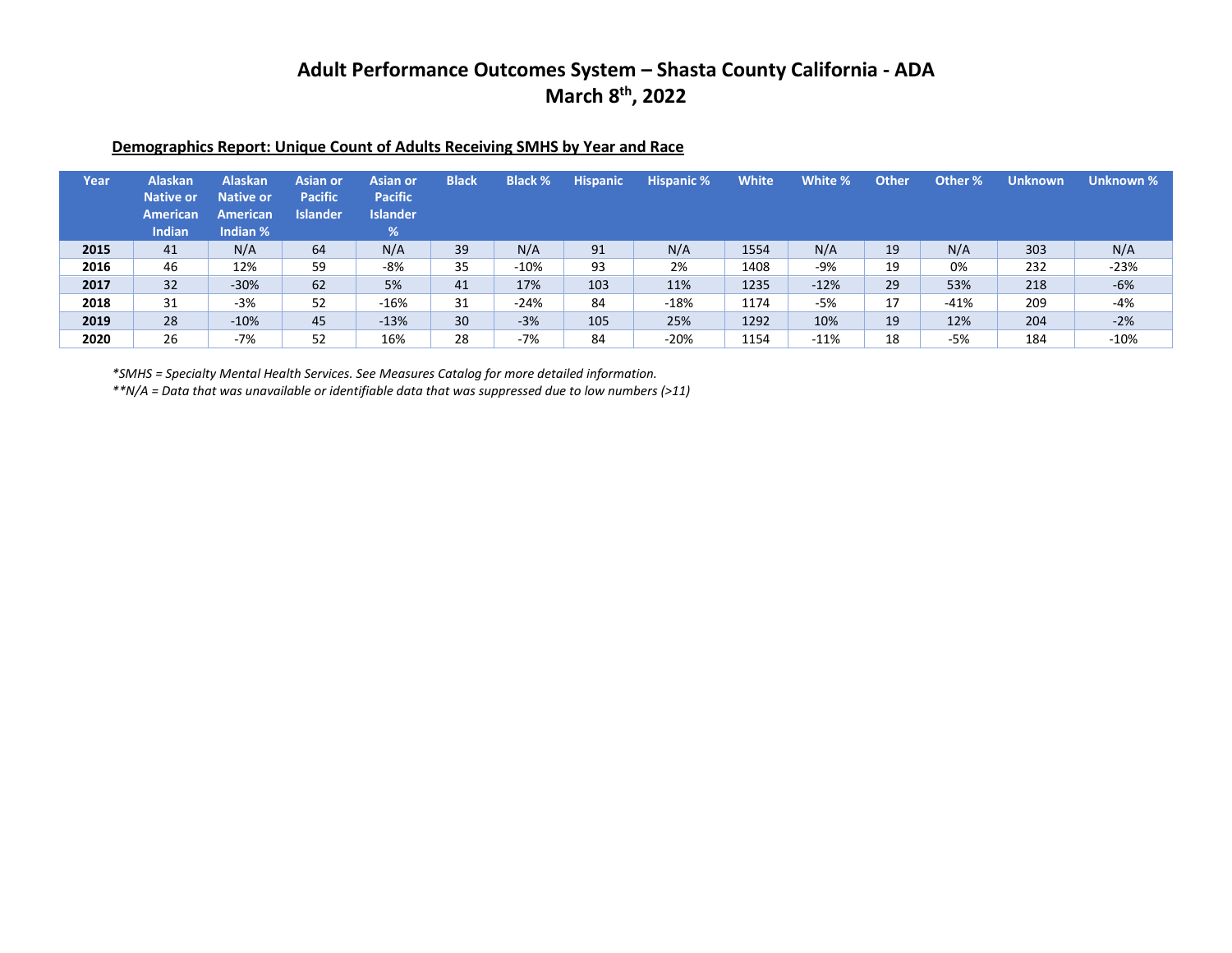|      | <b>Adults 21</b><br>$-44$ | <b>Adults 21</b><br>$-44%$ | <b>Adults 45</b><br>$-64$ | <b>Adults 45</b><br>$-64%$ | <b>Adults</b><br>$65+$ | <b>Adults</b><br>$65 + %$ |
|------|---------------------------|----------------------------|---------------------------|----------------------------|------------------------|---------------------------|
| 2015 | 1166                      | 55%                        | 837                       | 40%                        | 108                    | 5%                        |
| 2016 | 1034                      | 55%                        | 781                       | 41%                        | 77                     | 4%                        |
| 2017 | 945                       | 55%                        | 684                       | 40%                        | 91                     | 5%                        |
| 2018 | 862                       | 54%                        | 639                       | 40%                        | 97                     | 6%                        |
| 2019 | 953                       | 55%                        | 645                       | 37%                        | 125                    | 7%                        |
| 2020 | 872                       | 56%                        | 564                       | 36%                        | 110                    | 7%                        |

### **Demographics Report: Unique Count of Adults Receiving SMHS by Year and Age**

*\*SMHS = Specialty Mental Health Services. See Measures Catalog for more detailed information.*

*\*\*N/A = Data that was unavailable or identifiable data that was suppressed due to low numbers (>11)*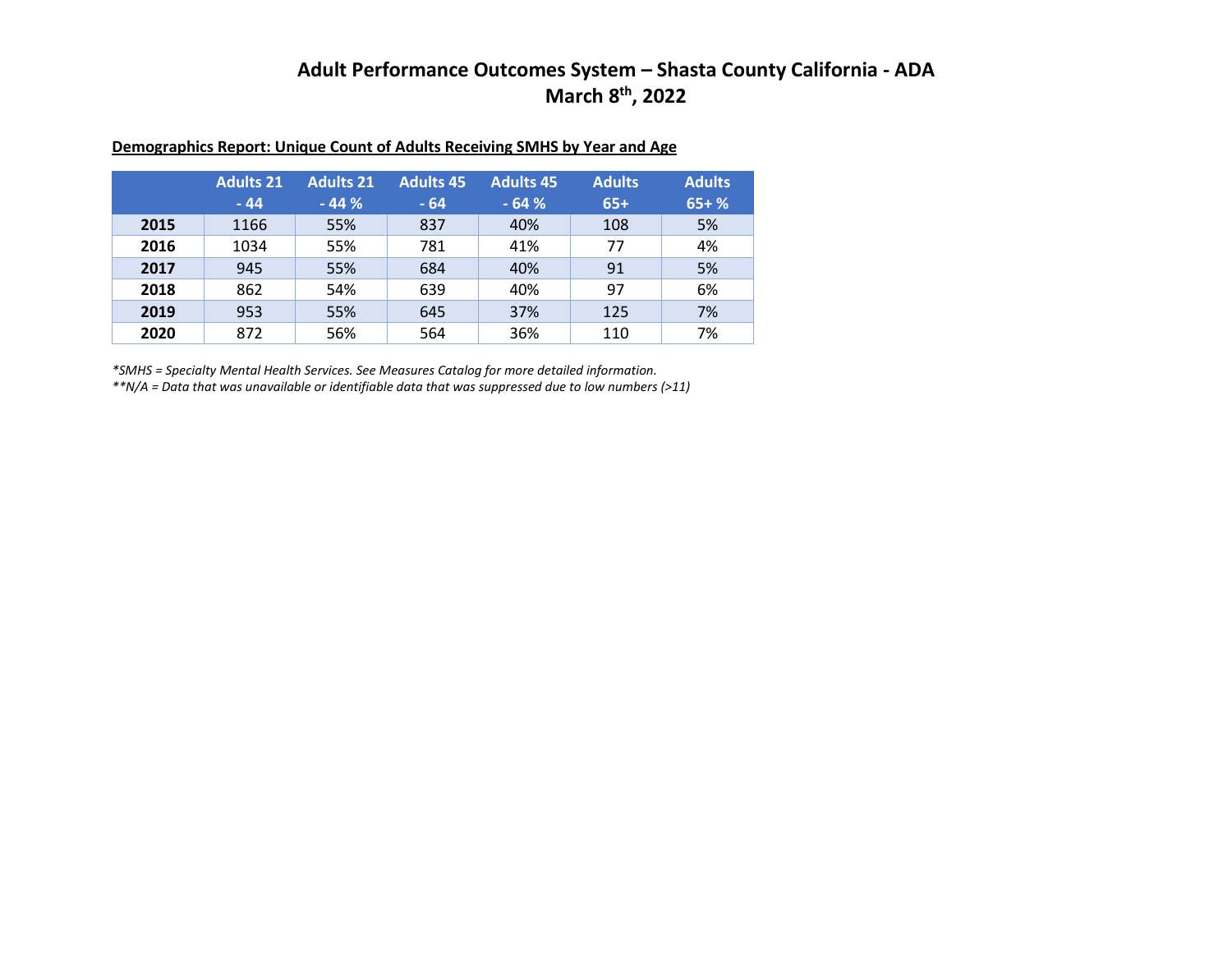## **Demographics Report: Unique Count of Adults Receiving SMHS by Year and Sex**

| Year | <b>Female</b> | <b>Female %</b> | <b>Male</b> | Male % |
|------|---------------|-----------------|-------------|--------|
| 2015 | 1104          | 52%             | 1007        | 48%    |
| 2016 | 978           | 52%             | 914         | 48%    |
| 2017 | 859           | 50%             | 861         | 50%    |
| 2018 | 798           | 50%             | 800         | 50%    |
| 2019 | 916           | 53%             | 807         | 47%    |
| 2020 | 794           | 51%             | 752         | 49%    |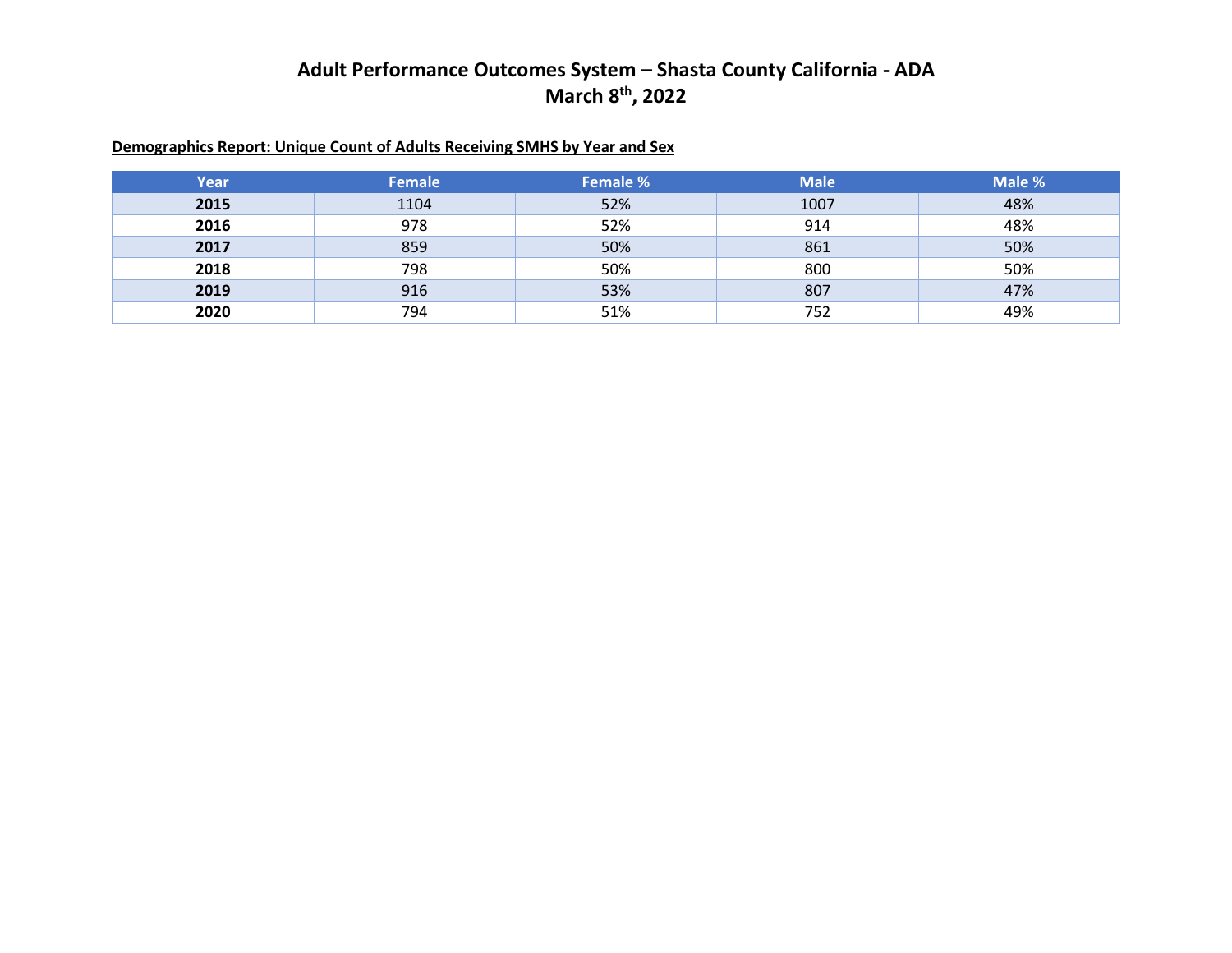#### **Penetration Rates Report: Adults with At Least One SMHS Visit by Year**

|                                                   |                                                         | FY 16 - 17             |       |                                                         | FY 17 - 18             |       |                                                         | FY 18 - 19             |       |                                                         | FY 19 - 20             |       |
|---------------------------------------------------|---------------------------------------------------------|------------------------|-------|---------------------------------------------------------|------------------------|-------|---------------------------------------------------------|------------------------|-------|---------------------------------------------------------|------------------------|-------|
|                                                   | <b>Number</b><br>of Clients<br>with MH<br><b>Visits</b> | Certified<br>Eligibles | Rate  | <b>Number</b><br>of Clients<br>with MH<br><b>Visits</b> | Certified<br>Eligibles | Rate  | <b>Number</b><br>of Clients<br>with MH<br><b>Visits</b> | Certified<br>Eligibles | Rate  | <b>Number</b><br>of Clients<br>with MH<br><b>Visits</b> | Certified<br>Eligibles | Rate  |
| All                                               | 1,722                                                   | 46,899                 | 3.36% | 1,596                                                   | 45,717                 | 3.22% | 1,723                                                   | 45,553                 | 3.50% | 1,544                                                   | 44,491                 | 3.22% |
|                                                   |                                                         |                        |       |                                                         |                        |       |                                                         |                        |       |                                                         |                        |       |
| <b>Adults 21-32</b>                               | 517                                                     | 14,796                 | 3.50% | 456                                                     | 13,999                 | 3.30% | 506                                                     | 13,534                 | 3.70% | 426                                                     | 12,689                 | 3.40% |
| <b>Adults 33-44</b>                               | 429                                                     | 10,766                 | 4.00% | 405                                                     | 10,783                 | 3.80% | 448                                                     | 11,031                 | 4.10% | 444                                                     | 11,036                 | 4.00% |
| <b>Adults 45-56</b>                               | 470                                                     | 9,887                  | 4.80% | 435                                                     | 9,283                  | 4.70% | 416                                                     | 8,953                  | 4.60% | 339                                                     | 8,400                  | 4.00% |
| <b>Adults 57-68</b>                               | 268                                                     | 7,725                  | 3.50% | 261                                                     | 7,874                  | 3.30% | 300                                                     | 8,130                  | 3.70% | 276                                                     | 8,276                  | 3.30% |
| Adults 69+                                        | 38                                                      | 3,725                  | 1.00% | 39                                                      | 3,778                  | 1.00% | 53                                                      | 3,905                  | 1.40% | 59                                                      | 4,090                  | 1.40% |
|                                                   |                                                         |                        |       |                                                         |                        |       |                                                         |                        |       |                                                         |                        |       |
| Alaskan<br><b>Native or</b><br>American<br>Indian | 40                                                      | 1,386                  | 2.90% | 39                                                      | 1,314                  | 3.00% | 30                                                      | 1,273                  | 2.40% | 26                                                      | 1,259                  | 2.10% |
| Asian or<br><b>Pacific</b><br><b>Islander</b>     | 55                                                      | 1,764                  | 3.10% | 52                                                      | 1,759                  | 3.00% | 42                                                      | 1,745                  | 2.40% | 52                                                      | 1,742                  | 3.00% |
| <b>Black</b>                                      | 40                                                      | 725                    | 5.50% | N/A                                                     | 760                    | N/A   | 32                                                      | 793                    | 4.00% | 29                                                      | 760                    | 3.80% |
| <b>Hispanic</b>                                   | 95                                                      | 3,636                  | 2.60% | 81                                                      | 3,624                  | 2.20% | 104                                                     | 3,762                  | 2.80% | 82                                                      | 3,719                  | 2.20% |
| <b>Other</b>                                      | 15                                                      | 483                    | 3.10% | N/A                                                     | 504                    | N/A   | 13                                                      | 523                    | 2.50% | 17                                                      | 438                    | 3.90% |
| <b>Unknown</b>                                    | 272                                                     | 4,205                  | 6.50% | 224                                                     | 4,202                  | 5.30% | 215                                                     | 3,885                  | 5.50% | 197                                                     | 3,978                  | 5.00% |
| White                                             | 1,205                                                   | 34,700                 | 3.50% | 1,158                                                   | 33,554                 | 3.50% | 1,287                                                   | 33,572                 | 3.80% | 1,141                                                   | 32,595                 | 3.50% |
|                                                   |                                                         |                        |       |                                                         |                        |       |                                                         |                        |       |                                                         |                        |       |
| Female                                            | 860                                                     | 24,950                 | 3.40% | 796                                                     | 24,456                 | 3.30% | 916                                                     | 24,467                 | 3.70% | 793                                                     | 24,046                 | 3.30% |
| <b>Male</b>                                       | 862                                                     | 21,949                 | 3.90% | 800                                                     | 21,261                 | 3.80% | 807                                                     | 21,086                 | 3.80% | 751                                                     | 20,445                 | 3.70% |

*\*SMHS = Specialty Mental Health Services. See Measures Catalog for more detailed information.*

*\*\*N/A = Data that was unavailable or identifiable data that was suppressed due to low numbers (>11)*

*\*\*\*Penetration Rate = The percentage of SMHS eligible beneficiaries that have received a SMHS that was claimed via the Short-Doyle/Medi-Cal claiming system. This doesn't include non-SMHS provided in Medi-Cal Managed Care system.*

*\*\*\*\*Children/Youth that have received at least one SMHS that was claimed through the Short-Doyle/Medi-Cal claiming system on at least one day in the Fiscal Year.*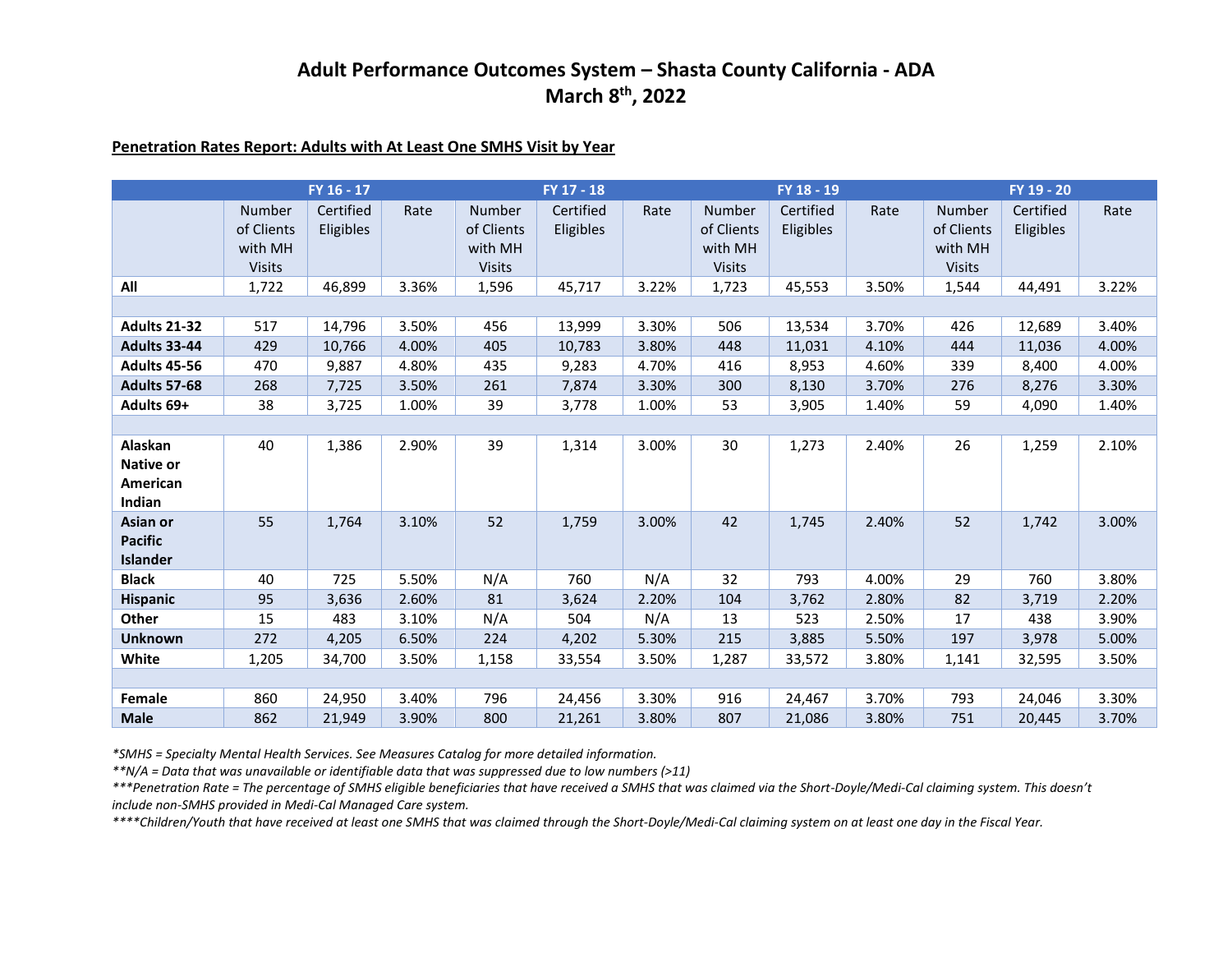#### **Penetration Rates Report: Adults with Five or More SMHS Visits by Year**

|                                                          | <b>Number</b><br>of Clients<br>with MH<br><b>Visits</b> | <b>Certified</b><br><b>Eligibles</b> | Rate  | <b>Number</b><br>of Clients<br>with MH<br><b>Visits</b> | <b>Certified</b><br><b>Eligibles</b> | Rate  | <b>Number</b><br>of Clients<br>with MH<br><b>Visits</b> | <b>Certified</b><br><b>Eligibles</b> | Rate  | <b>Number</b><br>of Clients<br>with MH<br><b>Visits</b> | <b>Certified</b><br><b>Eligibles</b> | Rate  |
|----------------------------------------------------------|---------------------------------------------------------|--------------------------------------|-------|---------------------------------------------------------|--------------------------------------|-------|---------------------------------------------------------|--------------------------------------|-------|---------------------------------------------------------|--------------------------------------|-------|
| All                                                      | 807                                                     | 46,899                               | 1.60% | 728                                                     | 45,717                               | 1.48% | 781                                                     | 45,553                               | 1.60% | 729                                                     | 44,491                               | 1.60% |
|                                                          |                                                         |                                      |       |                                                         |                                      |       |                                                         |                                      |       |                                                         |                                      |       |
| <b>Adults 21-32</b>                                      | 193                                                     | 14,796                               | 1.30% | 181                                                     | 13,999                               | 1.30% | 203                                                     | 13,534                               | 1.50% | 177                                                     | 12,689                               | 1.50% |
| <b>Adults 33-44</b>                                      | 188                                                     | 10,766                               | 1.70% | 181                                                     | 10,783                               | 1.70% | 190                                                     | 11,031                               | 1.70% | 213                                                     | 11,036                               | 1.70% |
| <b>Adults 45-56</b>                                      | 258                                                     | 9,887                                | 2.60% | 220                                                     | 9,283                                | 2.40% | 222                                                     | 8,953                                | 2.50% | 170                                                     | 8,400                                | 2.50% |
| <b>Adults 57-68</b>                                      | 149                                                     | 7,725                                | 1.90% | 134                                                     | 7,874                                | 1.70% | 147                                                     | 8,130                                | 1.80% | 151                                                     | 8,276                                | 1.80% |
| Adults 69+                                               | 19                                                      | 3,725                                | 0.50% | 12                                                      | 3,778                                | 0.30% | 19                                                      | 3,905                                | 0.50% | 18                                                      | 4,090                                | 0.50% |
|                                                          |                                                         |                                      |       |                                                         |                                      |       |                                                         |                                      |       |                                                         |                                      |       |
| Alaskan<br><b>Native or</b><br><b>American</b><br>Indian | N/A                                                     | 1,386                                | N/A   | 20                                                      | 1,314                                | 1.50% | 17                                                      | 1,273                                | 1.30% | 14                                                      | 1,259                                | 1.10% |
| Asian or<br><b>Pacific</b><br><b>Islander</b>            | 36                                                      | 1,764                                | 2.00% | 27                                                      | 1,759                                | 1.50% | 28                                                      | 1,745                                | 1.60% | 33                                                      | 1,742                                | 1.90% |
| <b>Black</b>                                             | 18                                                      | 725                                  | 2.50% | N/A                                                     | 760                                  | N/A   | N/A                                                     | 793                                  | N/A   | N/A                                                     | 760                                  | N/A   |
| <b>Hispanic</b>                                          | 43                                                      | 3,636                                | 1.20% | 35                                                      | 3,624                                | 1.00% | 44                                                      | 3,762                                | 1.20% | 35                                                      | 3,719                                | 0.90% |
| <b>Other</b>                                             | N/A                                                     | 483                                  | N/A   | N/A                                                     | 504                                  | N/A   | N/A                                                     | 523                                  | N/A   | N/A                                                     | 438                                  | N/A   |
| <b>Unknown</b>                                           | 147                                                     | 4,205                                | 3.50% | 109                                                     | 4,202                                | 2.60% | 116                                                     | 3,885                                | 3.00% | 105                                                     | 3,978                                | 2.60% |
| White                                                    | 540                                                     | 34,700                               | 1.60% | 518                                                     | 33,554                               | 1.50% | 561                                                     | 33,572                               | 1.70% | 524                                                     | 32,595                               | 1.60% |
|                                                          |                                                         |                                      |       |                                                         |                                      |       |                                                         |                                      |       |                                                         |                                      |       |
| <b>Female</b>                                            | 389                                                     | 24,950                               | 1.60% | 358                                                     | 24,456                               | 1.50% | 396                                                     | 24,467                               | 1.60% | 361                                                     | 24,046                               | 1.50% |
| <b>Male</b>                                              | 418                                                     | 21,949                               | 1.90% | 370                                                     | 21,261                               | 1.70% | 385                                                     | 21,086                               | 1.80% | 368                                                     | 20,445                               | 1.80% |

*\*SMHS = Specialty Mental Health Services. See Measures Catalog for more detailed information.*

*\*\*N/A = Data that was unavailable or identifiable data that was suppressed due to low numbers (>11)*

*\*\*\*Penetration Rate = The percentage of SMHS eligible beneficiaries that have received a SMHS that was claimed via the Short-Doyle/Medi-Cal claiming system. This doesn't include non-SMHS provided in Medi-Cal Managed Care system.*

*\*\*\*\*Children/Youth that have received at least five SMHS that were claimed through the Short-Doyle/Medi-Cal claiming system on at least five or more different days in the Fiscal Year.*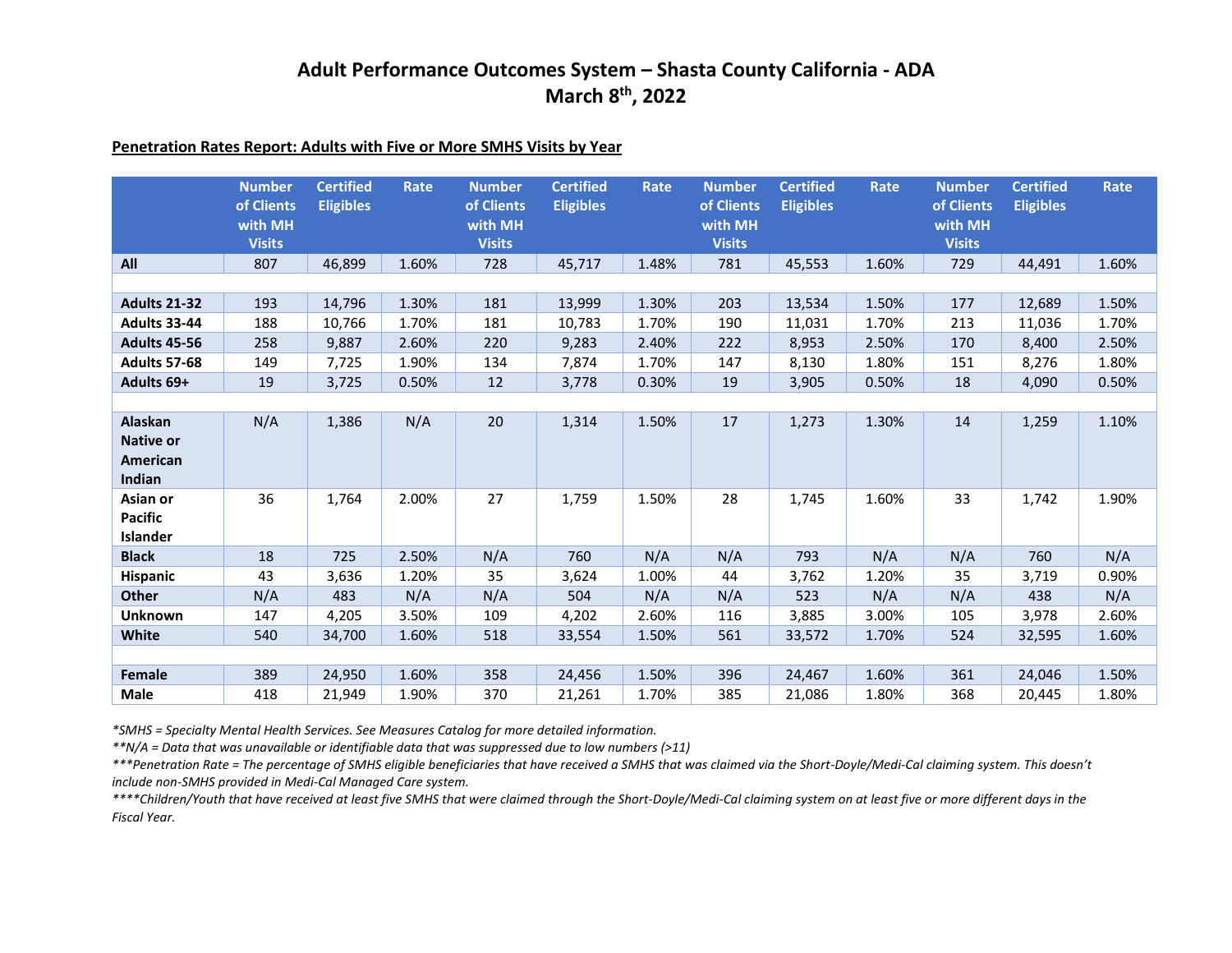### **Utilization Report: Approved SMHS for Adults Mean Expenditures and Mean Service Quantity per Unique Beneficiary by Year**

|         | <b>SDMC</b><br><b>Total</b><br>(Dollars) | <b>Adult</b><br><b>Residential</b><br><b>Treatment</b><br>(Days) | Case<br>Management/Brokerage<br>(Min) | <b>Crisis</b><br><b>Intervention</b><br>(Min) | <b>Crisis</b><br><b>Residential</b><br><b>Treatment</b><br>(Days) | <b>Crisis</b><br><b>Stabilization</b><br>(Hrs) | <b>FFS</b><br>Inpatient<br>(Days) | Inpatient<br><b>Admin</b><br>(Days) | <b>Full Day</b><br><b>Rehabilitation</b><br>(Hrs) | ICC<br>(Mins) | <b>IHBS</b><br>(Mins) | <b>Medication</b><br><b>Support</b><br><b>Services</b><br>(Mins) | <b>Mental</b><br><b>Health</b><br><b>Services</b><br>(Mins) | Psychiatric<br><b>Health</b><br><b>Facility</b><br>(Days) | <b>SDMC</b><br><b>Hospital</b><br>Inpatient<br>(Days) |
|---------|------------------------------------------|------------------------------------------------------------------|---------------------------------------|-----------------------------------------------|-------------------------------------------------------------------|------------------------------------------------|-----------------------------------|-------------------------------------|---------------------------------------------------|---------------|-----------------------|------------------------------------------------------------------|-------------------------------------------------------------|-----------------------------------------------------------|-------------------------------------------------------|
| 2015    | 4188                                     | N/A                                                              | 409                                   | 207                                           | 24                                                                | 25                                             | 12                                | N/A                                 | N/A                                               | N/A           | N/A                   | 427                                                              | 328                                                         | 11                                                        | N/A                                                   |
| 2016    | 4362                                     | N/A                                                              | 344                                   | 204                                           | 23                                                                | 19                                             | $\Omega$                          | N/A                                 | N/A                                               | N/A           | N/A                   | 482                                                              | 378                                                         | 10                                                        | N/A                                                   |
| 2017    | 4928                                     | 72                                                               | 389                                   | 199                                           | 22                                                                | 21                                             | 8                                 | N/A                                 | N/A                                               | N/A           | N/A                   | 555                                                              | 431                                                         | 10                                                        | 10                                                    |
| 2018    | 5643                                     | 107                                                              | 435                                   | 202                                           | 22                                                                | 19                                             |                                   | N/A                                 | N/A                                               | N/A           | N/A                   | 260                                                              | 502                                                         | 12                                                        | N/A                                                   |
| 2019    | 5981                                     | N/A                                                              | 441                                   | 196                                           | 32                                                                | 21                                             |                                   | N/A                                 | N/A                                               | N/A           | N/A                   | 232                                                              | 454                                                         | 11                                                        | N/A                                                   |
| 2020    | 6996                                     | N/A                                                              | 597                                   | 165                                           | 28                                                                | 25                                             | 13                                | N/A                                 | N/A                                               | N/A           | N/A                   | 262                                                              | 457                                                         | 13                                                        | N/A                                                   |
| Average | 90                                       | 436                                                              | 196                                   | 25                                            | 22                                                                | 10                                             | N/A                               | N/A                                 | N/A                                               | N/A           | 370                   | 425                                                              | 11                                                          | 10                                                        | 5350                                                  |

*\*Information in categories in the above table that were not graphed is due to lower numbers (<11) of unique clients – indicated by N/A. \*\*These graphs are color coded so that reports in the same unit of analysis (e.g., minutes, hours, etc.) are colored similarly.*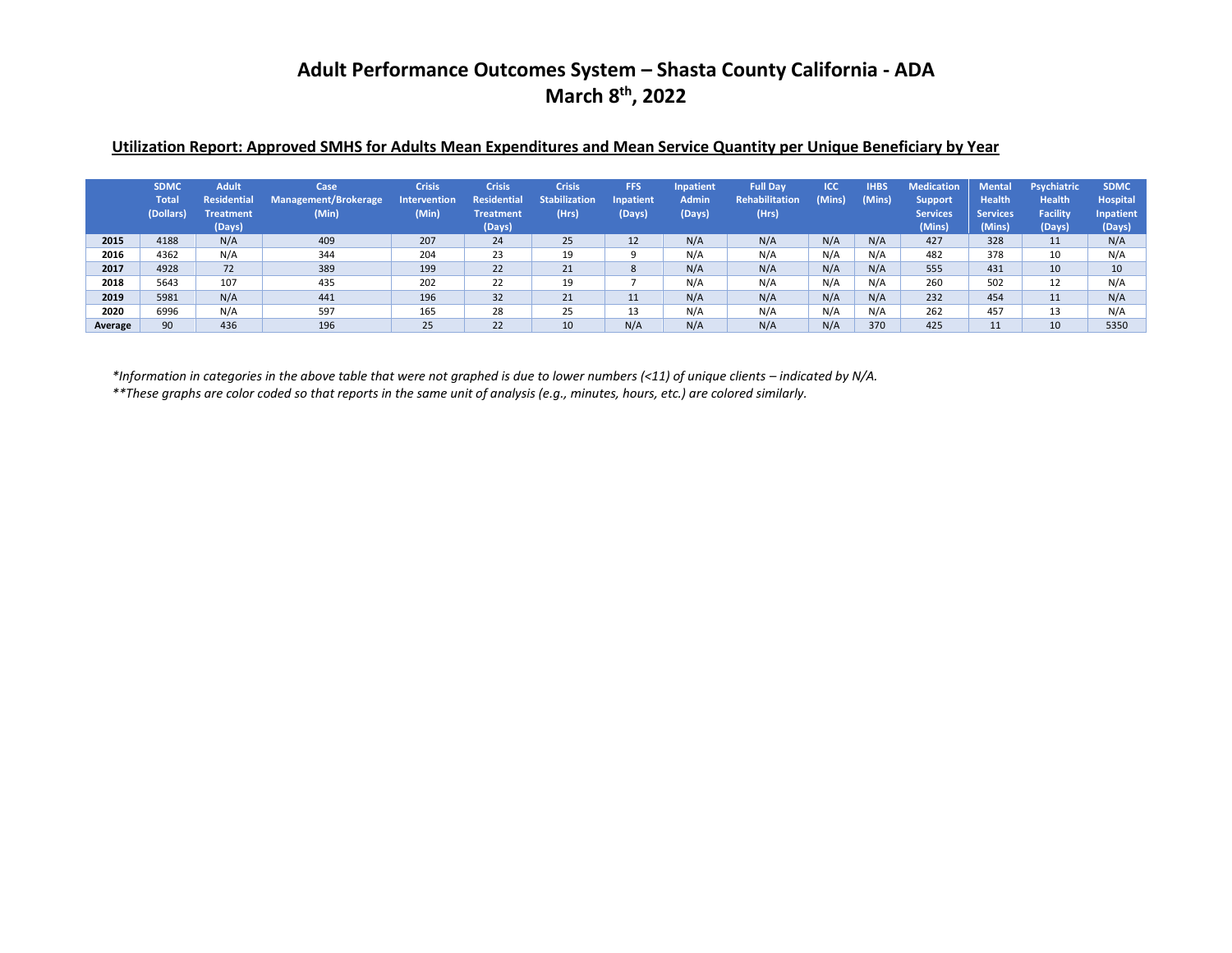## **Snapshot Report: Unique Count of Adults Receiving SMHS Arriving, Exiting, and with Service Continuance by Year**

| <b>Category</b>               | Description (Please refer to the Measures Catalog for more detailed descriptions on all Performance Outcomes             |
|-------------------------------|--------------------------------------------------------------------------------------------------------------------------|
|                               | <b>System measures.)</b>                                                                                                 |
| <b>Arrivals</b>               | Adults that did not receive any SMHS within 3 months of their first date of service in the Fiscal Year.                  |
| <b>Exiting</b>                | Adults receiving continuous services with no breaks in service greater than 90 days for a period of at least 2 years (>= |
|                               | 2 YR) or a period of 1 to 2 years (< 2 YR).                                                                              |
| <b>Service Continuance</b>    | Adults that did not receive any SMHS within 3 months after their last date of service in the Fiscal Year.                |
| <b>Arriving &amp; Exiting</b> | A distinct category in which children/youth met both the criteria for Arrivals and Exiting above for the fiscal year.    |
| <b>Service Continuance</b>    | A distinct category in which Children/Youth had at least 2 years of Service Continuance going into the Fiscal Year and   |
| & Exiting                     | then Exited within the same Fiscal Year.                                                                                 |

| Year | <b>Arrivals</b> | <b>Arrivals</b> | <b>Service</b><br><b>Continuance</b><br>$(>= 2 YR)$ | <b>Service</b><br><b>Continuance</b><br>$(>= 2 YR)$ | <b>Service</b><br><b>Continuance</b><br>$(2 YR)$ | <b>Service</b><br><b>Continuance</b><br>(< 2 YR) | <b>Exiting</b> | <b>Exiting</b> | <b>Arriving</b><br>and<br><b>Exiting</b> | <b>Arriving</b><br>and<br><b>Exiting</b> | <b>Service</b><br><b>Continuance</b><br>$(>= 2 YR)$ and<br><b>Exiting</b> | <b>Service</b><br><b>Continuance</b><br>(>= 2 YR) and<br><b>Exiting</b> |
|------|-----------------|-----------------|-----------------------------------------------------|-----------------------------------------------------|--------------------------------------------------|--------------------------------------------------|----------------|----------------|------------------------------------------|------------------------------------------|---------------------------------------------------------------------------|-------------------------------------------------------------------------|
| 2015 | 195             | 9%              | 261                                                 | 12%                                                 | 183                                              | 9%                                               | 244            | 12%            | 1184                                     | 56%                                      | 44                                                                        | 2%                                                                      |
| 2016 | 168             | 9%              | 171                                                 | 9%                                                  | 164                                              | 9%                                               | 289            | 15%            | 1066                                     | 56%                                      | 34                                                                        | 2%                                                                      |
| 2017 | 160             | 9%              | 152                                                 | 9%                                                  | 134                                              | 8%                                               | 221            | 13%            | 1021                                     | 59%                                      | 32                                                                        | 2%                                                                      |
| 2018 | 198             | 12%             | 150                                                 | 9%                                                  | 95                                               | 6%                                               | 201            | 13%            | 932                                      | 58%                                      | 22                                                                        | 1%                                                                      |
| 2019 | 222             | 13%             | 126                                                 | 7%                                                  | 153                                              | 9%                                               | 183            | 11%            | 1015                                     | 59%                                      | 24                                                                        | 1%                                                                      |
| 2020 | 201             | 13%             | 125                                                 | 8%                                                  | 168                                              | 11%                                              | 206            | 13%            | 818                                      | 53%                                      | 28                                                                        | 2%                                                                      |